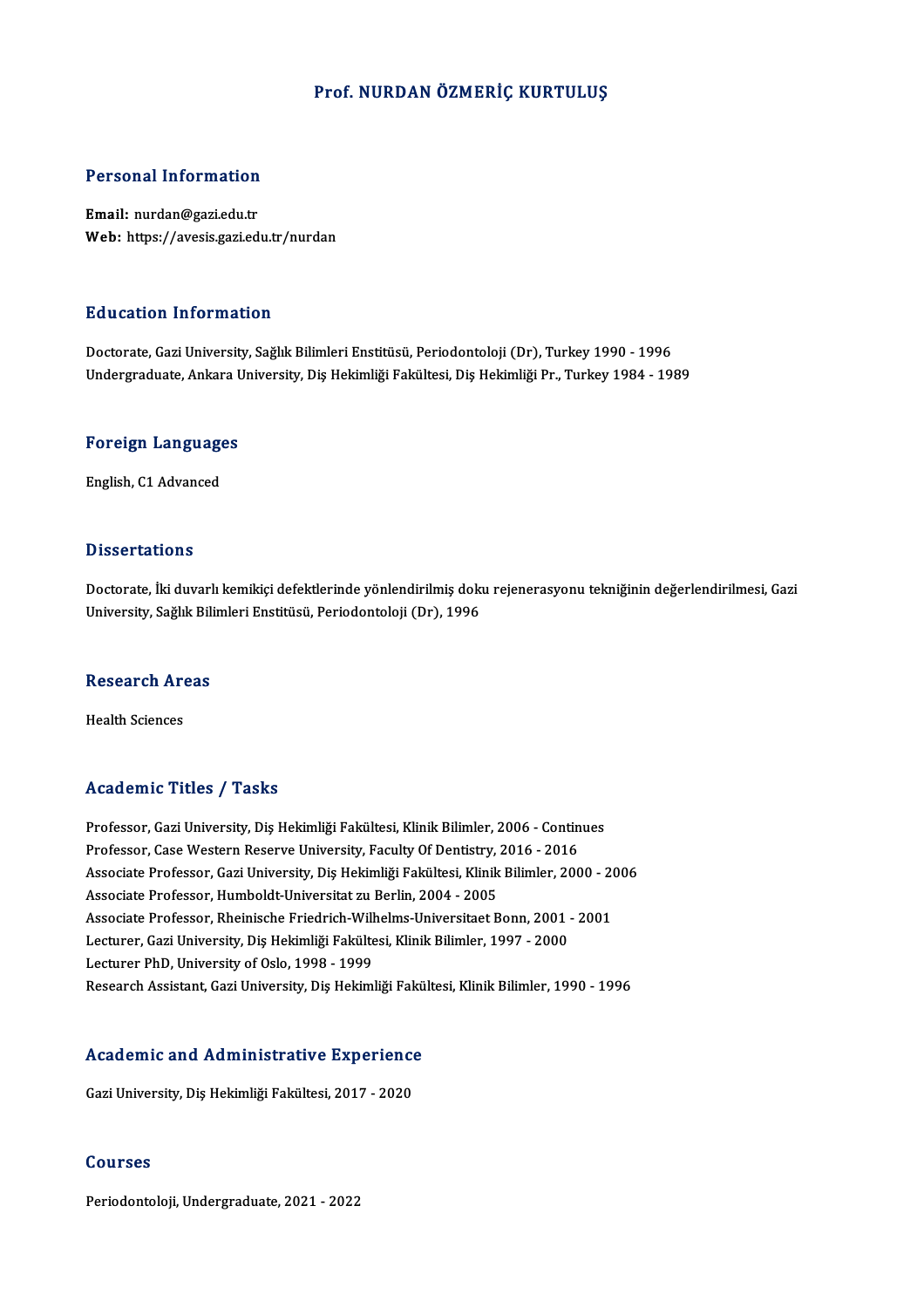Advising Theses<br>Özmeriç N., ÖZMERİÇ KURTULUŞ N., THE ROLE OF PROBIOTICS FOR PREVENTING DYSBIOSIS IN PERIODONTAL DISEASE<br>(Ph. D. Thesis), Dostarata T.SAHİN(Student), 2021 (Ph. D. Thesis), D. Thesis), D. The ROLE OF P.<br>(Ph. D. Thesis), Doctorate, T.ŞAHİN(Student), 2021<br>ÖZMERİC KURTULUS N. Bobost bastalarında period Özmeriç N., ÖZMERİÇ KURTULUŞ N., THE ROLE OF PROBIOTICS FOR PREVENTING DYSBIOSIS IN PERIODO<br>(Ph. D. Thesis), Doctorate, T.ŞAHİN(Student), 2021<br>ÖZMERİÇ KURTULUŞ N., Behçet hastalarında periodontal sağlığın değerlendirilmesi

(Ph. D. Thesis), Doctorate, T.ŞAHİN(Student), 2021<br>ÖZMERİÇ KURTULUŞ N., Behçet hastalarında periodontal sağlığın değerlendirilmesi ve biyolojik sıvılarda<br>biyobelirteclerin incelenmesi, Dental Specialty, F.ORDUYILMAZ(Studen

ÖZMERİÇ KURTULUS N., Evaluation Of Awareness Of Pregnant Women On Periodontal Health And Assessment Of biyobelirteçlerin incelenmesi, Dental Specialty, F.ORDUYILMAZ(Student), 201<br>ÖZMERİÇ KURTULUŞ N., Evaluation Of Awareness Of Pregnant Women On Pe<br>Changes After Periodontal Treatment, Doctorate, M.ÇAĞLAR(Student), 2014<br>ÖZMER ÖZMERİÇ KURTULUŞ N., Evaluatıon Of Awareness Of Pregnant Women On Perıodontal Health And Assessment Of<br>Changes After Perıodontal Treatment, Doctorate, M.ÇAĞLAR(Student), 2014<br>ÖZMERİÇ KURTULUŞ N., The effect of LED photobio

Chang<br>ÖZME<br>2011<br>ÖZME ÖZMERİÇ KURTULUŞ N., The effect of LED photobiomodulation on implant stability, Doctorate, C.ERDOĞAN(Student),<br>2011<br>ÖZMERİÇ KURTULUŞ N., IMMUNOHISTOCHEMICAL AND HISTOPATOLOGIC COMPARISON OF RADIOFREQUENCY AND<br>ELECTROCALITE

2011<br>ÖZMERİÇ KURTULUŞ N., IMMUNOHISTOCHEMICAL AND HISTOPATOLOGIC COMPARISON OF RADIOFREQUENCY AN<br>ELECTROCAUTERY INCISIONS W TH THE CONVENTIONAL SCALPEL INCISIONS, Doctorate, Z.Burak(Student), 2008<br>ÖZMERİÇ KURTULUS N. Podvo ÖZMERİÇ KURTULUŞ N., IMMUNOHISTOCHEMICAL AND HISTOPATOLOGIC COMPARISON OF RADIOFREQUENO<br>ELECTROCAUTERY INCISIONS W TH THE CONVENTIONAL SCALPEL INCISIONS, Doctorate, Z.Burak(Student), 2<br>ÖZMERİÇ KURTULUŞ N., Radyofrekans ve ELECTROCAUTERY INCISIONS W TH THE CONVENTIONAL SCALPEL INCISIONS, Doctorate, Z.Burak(Student), 2008<br>ÖZMERİÇ KURTULUŞ N., Radyofrekans ve elektrokoter cihazı ile yapılacak insizyonların, konvansiyonel bistüri<br>insizyonları i ÖZMERİÇ KURTULUŞ N., Radyofrekans ve elektrokoter cihazı ile yapılacak insizyonların, konvansiyonel bistüri<br>insizyonları ile immünohistokimyasal ve histopatolojik olarak karşılaştırılması, Doctorate, Z.BURAK(Student), 2008 insizyonları ile immünohistokimyasal ve hi:<br>ÖZMERİÇ KURTULUŞ N., Kronik periodonti<br>etkisi, Doctorate, Ç.GÜLLÜ(Student), 2003

# etkisi, Doctorate, Ç.GÜLLÜ(Student), 2003<br>Articles Published in Journals That Entered SCI, SSCI and AHCI Indexes

I. Howold is old for implant therapy in terms of implant survival andmarginal bone levels after 5-11 How ol<br>How ol<br>years?

years?<br>Etoz O., Bertl K., Kukla E., Ulm C., ÖZMERİÇ KURTULUŞ N., Stavropoulos A. years?<br>Etoz O., Bertl K., Kukla E., Ulm C., ÖZMERİÇ KURTULUŞ N., Stavropoulos A.<br>CLINICAL ORAL IMPLANTS RESEARCH, vol.32, no.3, pp.337-348, 2021 (Journal Indexed in SCI)<br>Surface Characterization and Corresion Besistance of Etoz O., Bertl K., Kukla E., Ulm C., ÖZMERİÇ KURTULUŞ N., Stavropoulos A.<br>CLINICAL ORAL IMPLANTS RESEARCH, vol.32, no.3, pp.337-348, 2021 (Journal Indexed in SCI)<br>II. Surface Characterization and Corrosion Resistance of Bo

CLINICAL<br>Surface C<br>Implants<br>Calral C. O. Surface Characterization and Corrosion Resista<br>Implants<br>Cakal G. O. , Gokmenoglu C., Kaftanoglu B., Ozmeric N.<br>PROTECTION OF METALS AND PHYSICAL CHEMISTRY

Implants<br>Cakal G. O. , Gokmenoglu C., Kaftanoglu B., Ozmeric N.<br>PROTECTION OF METALS AND PHYSICAL CHEMISTRY OF SURFACES, vol.55, no.3, pp.608-614, 2019 (Journal<br>Indexed in SCI) Cakal G. O. , Gok<br>PROTECTION OF<br>Indexed in SCI)<br>Lavels of Cyte PROTECTION OF METALS AND PHYSICAL CHEMISTRY OF SURFACES, vol.55, no.3, pp.608-614, 2019 (Journal)<br>Indexed in SCI)<br>III. Levels of Cytokines in Gingival Crevicular Fluid during Rapid Maxillary Expansion and the<br>Subsequent Pe

Indexed in SCI)<br>Levels of Cytokines in Gingiva<br>Subsequent Retention Period<br>Topel S.C., BALOS TUNGER R. Flo

Subsequent Retention Period<br>Topal S. C. , BALOŞ TUNCER B., Elgun S., Erguder I., ÖZMERİÇ KURTULUŞ N. Subsequent Retention Period<br>Topal S. C. , BALOS TUNCER B., Elgun S., Erguder I., ÖZMERİÇ KURTULUŞ N.<br>JOURNAL OF CLINICAL PEDIATRIC DENTISTRY, vol.43, no.2, pp.137-143, 2019 (Journal Indexed in SCI)<br>Nitris oxide and arginas Topal S. C., BALOŞ TUNCER B., Elgun S., Erguder I., ÖZMERİÇ KURTULUŞ N.<br>JOURNAL OF CLINICAL PEDIATRIC DENTISTRY, vol.43, no.2, pp.137-143, 2019 (Journal<br>IV. Nitric oxide and arginase levels in peri-implant tissues after de

- JOURNAL OF CLINICAL PEDIATRIC DENTISTRY, vol.43, no.2, pp.137-143, 2019 (Journal Mitric oxide and arginase levels in peri-implant tissues after delayed loadi<br>GÖKMENOĞLU C., ÖZMERİÇ KURTULUŞ N., Sungur C., Bildik R. S. , Er IV. Nitric oxide and arginase levels in peri-implant tissues after delayed loading<br>GÖKMENOĞLU C., ÖZMERİÇ KURTULUŞ N., Sungur C., Bildik R. S. , Erguder I., Elgun S.<br>ARCHIVES OF ORAL BIOLOGY, vol.85, pp.207-211, 2018 (Jour
- V. Comparison of Radiofrequency and ElectrocauteryWith Conventional Scalpel Incisions Hasar Z.B., ÖZMERİÇ KURTULUŞ N., ÖZDEMİR B., Gokmenoglu C., BARIŞ E., Altan G., KAHRAMAN S. Comparison of Radiofrequency and Electrocautery With Conventional Scalpel Incisions<br>Hasar Z. B. , ÖZMERİÇ KURTULUŞ N., ÖZDEMİR B., Gokmenoglu C., BARIŞ E., Altan G., KAHRAMAN S.<br>JOURNAL OF ORAL AND MAXILLOFACIAL SURGERY, v Hasar Z. B., ÖZMERİÇ KURTULUŞ N., ÖZDEMİR B., Gokmenoglu C., BARIŞ E., Altan G., KAHRAMAN S.<br>JOURNAL OF ORAL AND MAXILLOFACIAL SURGERY, vol.74, no.11, pp.2136-2141, 2016 (Journal Indexed in SC<br>VI. Smoking and gingivitis: f

## JOURNAL OF OR<br>Smoking and g<br>growth factor<br>Ordomin B. Orm VI. Smoking and gingivitis: focus on inducible nitric oxide synthase, nitric oxide and basic fibroblast growth factor<br>Ozdemir B., Ozmeric N., Elgun S., Baris E.

JOURNAL OF PERIODONTAL RESEARCH, vol.51, no.5, pp.596-603, 2016 (Journal Indexed in SCI)

- VII. Coating of titanium implants with boron nitride by RF-magnetron sputtering GÖKMENOĞLU C., ÖZMERİÇ KURTULUŞ N., Cakal G., Dokmetas N., Ergene C., KAFTANOĞLU B. BULLETIN OF MATERIALS SCIENCE, vol.39, no.5, pp.1363-1370, 2016 (Journal Indexed in SCI)
- VIII. Does Laterally Rotated Flap Design Influence the Short-Term Periodontal Status of Second Molars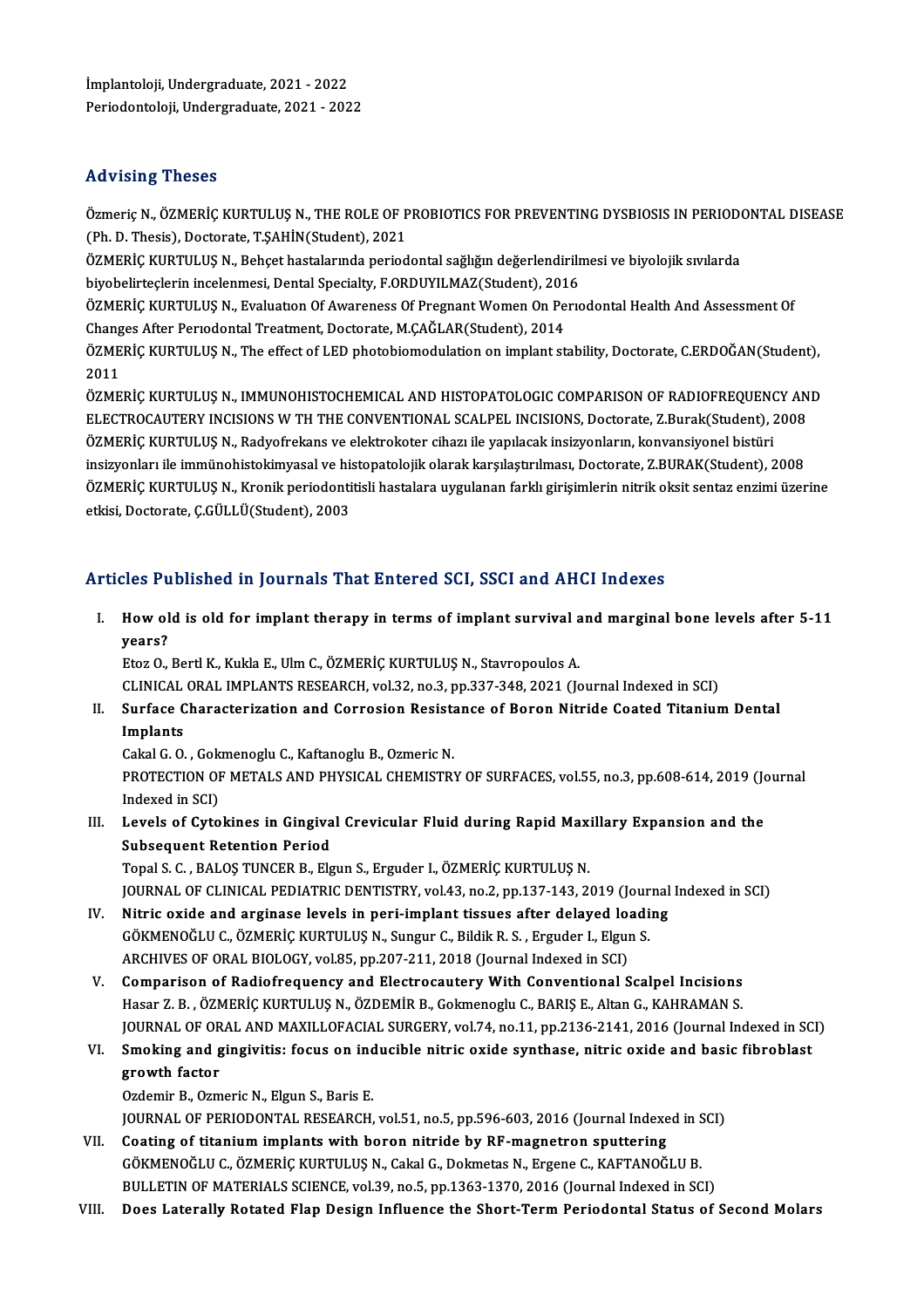and Postoperative Discomfort After Partially Impacted Third Molar Surgery?<br>KORKMAZ V.T., MOLLAOČLIJN, ÖZMERIC KURTULUS N and Postoperative Discomfort After Partially Impa<br>KORKMAZ Y.T., MOLLAOĞLU N., ÖZMERİÇ KURTULUŞ N.<br>JOUPNAL OF ORAL AND MAXILLOFAÇIAL SURGERY vel.3 and Postoperative Discomfort After Partially Impacted Third Molar Surgery?<br>KORKMAZ Y. T. , MOLLAOĞLU N., ÖZMERİÇ KURTULUŞ N.<br>JOURNAL OF ORAL AND MAXILLOFACIAL SURGERY, vol.73, no.6, pp.1031-1041, 2015 (Journal Indexed in S KORKMAZ Y. T. , MOLLAOĞLU N., ÖZMERİÇ KURTULUŞ N.<br>JOURNAL OF ORAL AND MAXILLOFACIAL SURGERY, vol.73, no.6, pp.1031-1041, 2015 (Journal Indexed in SCI)<br>IX. The Effect of Light-Emitting Diode Photobiomodulation on Implant St **JOURNAL OF ORAL AND MAXILLOFA<br>The Effect of Light-Emitting Diod<br>in Peri-Implant Crevicular Fluid<br>CÖKMENOČLU C ÖZMERIC KUPTUL** GÖKMENOĞLUC.,ÖZMERİÇKURTULUŞN.,Erguder I.,ElgunS. in Peri-Implant Crevicular Fluid<br>GÖKMENOĞLU C., ÖZMERİÇ KURTULUŞ N., Erguder I., Elgun S.<br>PHOTOMEDICINE AND LASER SURGERY, vol.32, no.3, pp.138-145, 2014 (Journal Indexed in SCI)<br>Pesenter astivator of NE kannaP lisand (PAN X. Receptor activator of NF-kappaB ligand (RANKL) and CD 31 expressions in chronic periodontitis PHOTOMEDICINE AND LASER SURGER<br>Receptor activator of NF-kappaB I<br>patients before and after surgery Receptor activator of NF-kappaB ligand (RANKL) and CD 31 expressions in chronic peric<br>patients before and after surgery<br>Friedmann A., ÖZMERİÇ KURTULUŞ N., Bernimoulin J., Kleber B., Ayhan E., Aykan T., GÖKMENOĞLU C.<br>CENTRA patients before and after surgery<br>Friedmann A., ÖZMERİÇ KURTULUŞ N., Bernimoulin J., Kleber B., Ayhan E., Aykan T., GÖKMENOĞLU C.<br>CENTRAL EUROPEAN JOURNAL OF IMMUNOLOGY, vol.39, no.4, pp.508-517, 2014 (Journal Indexed in S XI. Periodontal Nitric Oxide Pathway Alteration Due to Precompetition Anxiety in Handball Players<br>ÜLKAR B., Elgun S., ÖZMERİÇ KURTULUŞ N., Ozdemir B., Boynuegri D. CENTRAL EUROPEAN JOURNAL OF IMMUNOLOGY, vol.39, no.4, pp.508-517, 2014 (Journal Indexed in SCI) Periodontal Nitric Oxide Pathway Alteration Due to Precompetition Anxiety in<br>ÜLKAR B., Elgun S., ÖZMERİÇ KURTULUŞ N., Ozdemir B., Boynuegri D.<br>JOURNAL OF PERIODONTOLOGY, vol.83, no.2, pp.204-210, 2012 (Journal Indexed in S ÜLKAR B., Elgun S., ÖZMERİÇ KURTULUŞ N., Ozdemir B., Boynuegri D.<br>JOURNAL OF PERIODONTOLOGY, vol.83, no.2, pp.204-210, 2012 (Journal Index XII.<br>XII. Arginine-Nitric Oxide-Polyamine Metabolism in Periodontal Disease<br>Ozer L. JOURNAL OF PERIODONTOLOGY, vol.83, no.2, pp.204-210, 2012 ()<br>Arginine-Nitric Oxide-Polyamine Metabolism in Periodont:<br>Ozer L., Elgun S., ÖZDEMİR B., Pervane B., ÖZMERİÇ KURTULUŞ N.<br>JOUPNAL OF PERIODONTOLOGY, vol.82, no.2, Arginine-Nitric Oxide-Polyamine Metabolism in Periodontal Disease<br>Ozer L., Elgun S., ÖZDEMİR B., Pervane B., ÖZMERİÇ KURTULUŞ N.<br>JOURNAL OF PERIODONTOLOGY, vol.82, no.2, pp.320-328, 2011 (Journal Indexed in SCI)<br>Impect of Ozer L., Elgun S., ÖZDEMİR B., Pervane B., ÖZMERİÇ KURTULUŞ N.<br>JOURNAL OF PERIODONTOLOGY, vol.82, no.2, pp.320-328, 2011 (Journal Indexed in SCI)<br>XIII. Impact of chlorhexidine mouth rinse use on postextraction infection vi JOURNAL OF PERIODONTOLOGY, vol.82, no.2, pp.320-328,<br>Impact of chlorhexidine mouth rinse use on postex<br>ÖZMERİÇ KURTULUŞ N., Mollaoglu N., Elgun S., DEVRİM E.<br>INELAMMATION RESEARCH xol.50, no.6, np.437,441,301 Impact of chlorhexidine mouth rinse use on postextraction infection via nit<br>ÖZMERİÇ KURTULUŞ N., Mollaoglu N., Elgun S., DEVRİM E.<br>INFLAMMATION RESEARCH, vol.59, no.6, pp.437-441, 2010 (Journal Indexed in SCI)<br>Cana beam co XIV. Cone-beam computed tomography in assessment of periodontal ligament space: in vitro study on artificial tooth model INFLAMMATION RESEA<br>Cone-beam computed<br>artificial tooth model<br>ÖZMERİC KURTULUS N ÖZMERİÇ KURTULUŞ N., Kostioutchenko I., Haegler G., Frentzen M., Jervoe-Storm P. artificial tooth model<br>ÖZMERİÇ KURTULUŞ N., Kostioutchenko I., Haegler G., Frentzen M., Jervoe-Storm P.<br>CLINICAL ORAL INVESTIGATIONS, vol.12, no.3, pp.233-239, 2008 (Journal Indexed in SCI)<br>The evaluation of evatatin C. H. ÖZMERİÇ KURTULUŞ N., Kostioutchenko I., Haegler G., Frentzen M., Jervoe-Storm P.<br>CLINICAL ORAL INVESTIGATIONS, vol.12, no.3, pp.233-239, 2008 (Journal Indexed in SCI)<br>XV. The evaluation of cystatin C, IL-1 beta, and TNF-al CLINICAL ORAL INVESTIGATIONS, vol.12, no<br>The evaluation of cystatin C, IL-1 beta,<br>fluid from 11- to 16-year-old children<br>Illier A E, Tulunesh, O, ÖZMERİC KURTUL The evaluation of cystatin C, IL-1 beta, and TNF-alpha levels in<br>fluid from 11- to 16-year-old children<br>Ulker A.E., Tulunoglu O., ÖZMERİÇ KURTULUŞ N., CAN M., DEMİRTAŞ S.<br>JOUPMAL OE PERJODONTOLOCY vel 79 no 5 nn 954 960 20 fluid from 11- to 16-year-old children<br>Ulker A. E. , Tulunoglu O., ÖZMERİÇ KURTULUŞ N., CAN M., DEMİRTAŞ S.<br>JOURNAL OF PERIODONTOLOGY, vol.79, no.5, pp.854-860, 2008 (Journal Indexed in SCI) Ulker A. E. , Tulunoglu O., ÖZMERİÇ KURTULUŞ N., CAN M., DEMİRTAŞ S.<br>JOURNAL OF PERIODONTOLOGY, vol.79, no.5, pp.854-860, 2008 (Journal Indexed in SCI)<br>XVI. Comparison of different methods to detect Helicobacter pylori **JOURNAL<br>Compari<br>patients<br>Teemen I** Comparison of different methods to detect Helicobacter pylori in the<br>patients<br>Teoman I., Ozmeric N., Ozcan G., Alaaddinoglu E., Dumlu S., Akyoen Y., Balos K.<br>CLINICAL ORAL INVESTIC ATIONS, vol.11, po 2, pp.201, 205, 2007 ( patients<br>Teoman I., Ozmeric N., Ozcan G., Alaaddinoglu E., Dumlu S., Akyoen Y., Balos K.<br>CLINICAL ORAL INVESTIGATIONS, vol.11, no.3, pp.201-205, 2007 (Journal Indexed in SCI)<br>A multifeseted melecule, nitrie evide in erel a Teoman I., Ozmeric N., Ozcan G., Alaaddinoglu E., Dumlu S., Akyoen Y., Balos K.<br>CLINICAL ORAL INVESTIGATIONS, vol.11, no.3, pp.201-205, 2007 (Journal Inde<br>XVII. A multifaceted molecule, nitric oxide in oral and periodontal CLINICAL ORAL INVESTIGATI<br>A multifaceted molecule, n<br>Ugar-Cankal D.A., Ozmeric N. A multifaceted molecule, nitric oxide in oral and periodontal diseases<br>Ugar-Cankal D. A. , Ozmeric N.<br>CLINICA CHIMICA ACTA, vol.366, no.1-2, pp.90-100, 2006 (Journal Indexed in SCI)<br>Lavels of interlaykin 8 during tooth mov Ugar-Cankal D. A., Ozmeric N.<br>CLINICA CHIMICA ACTA, vol.366, no.1-2, pp.90-100, 2<br>XVIII. Levels of interleukin-8 during tooth movement<br>Tunger B. Ormeric N. Tunger G. Teeman L. Cakilei B. CLINICA CHIMICA ACTA, vol.366, no.1-2, pp.90-100, 2006 (Journal Indexed in SCI)<br>Levels of interleukin-8 during tooth movement<br>Tuncer B., Ozmeric N., Tuncer C., Teoman I., Cakilci B., ATAK YÜCEL A., Alpar R., Balos K.<br>ANCLE Levels of interleukin-8 during tooth movement<br>Tuncer B., Ozmeric N., Tuncer C., Teoman I., Cakilci B., ATAK YÜCEL A., Alpar R., Ba<br>ANGLE ORTHODONTIST, vol.75, no.4, pp.631-636, 2005 (Journal Indexed in SCI)<br>Effectiveness o Tuncer B., Ozmeric N., Tuncer C., Teoman I., Cakilci B., ATAK YÜCEL A., Alpar R., Balos K.<br>ANGLE ORTHODONTIST, vol.75, no.4, pp.631-636, 2005 (Journal Indexed in SCI)<br>XIX. Effectiveness of scaling and root planing versus m ANGLE ORTHODONTIST, vol.75, no.4, pp.631-636, 2005 (Journ<br>Effectiveness of scaling and root planing versus modifi<br>arginase activity in patients with chronic periodontitis<br>Cully Colomonic N. Tolman B. Flaun S. Balos M. Gullu C., Ozmeric N., Tokman B., Elgun S., Balos M. JOURNAL OF PERIODONTAL RESEARCH, vol.40, no.2, pp.168-175, 2005 (Journal Indexed in SCI) Gullu C., Ozmeric N., Tokman B., Elgun S., Balos M.<br>JOURNAL OF PERIODONTAL RESEARCH, vol.40, no.2, pp.168-175, 2005 (Journal Indexed in SCI)<br>XX. Periodontal regenerative potential of autogenous periodontal ligament grafts JOURNA<br>Periodo<br>defects<br><sup>Althou A</sup> Periodontal regenerative potential of autog<br>defects<br>Akbay A., Baran C., Gunhan O., Ozmeric N., Balo K.<br>JOUPNAL OF PERJODONTOLOCY, vel 76 no 4 nn l defects<br>Akbay A., Baran C., Gunhan O., Ozmeric N., Balo K.<br>JOURNAL OF PERIODONTOLOGY, vol.76, no.4, pp.595-604, 2005 (Journal Indexed in SCI)<br>Advances in periodontal disease markers Akbay A., Baran C., Gunhan O., Ozmeric N., Balo K.<br>JOURNAL OF PERIODONTOLOGY, vol.76, no.4, pp.5<br>XXI. Advances in periodontal disease markers<br>Ozmeric N. **JOURNAL C**<br>**Advances**<br>Ozmeric N.<br>CLINICA CL CLINICA CHIMICA ACTA, vol.343, no.1-2, pp.1-16, 2004 (Journal Indexed in SCI) Ozmeric N.<br>CLINICA CHIMICA ACTA, vol.343, no.1-2, pp.1-16, 2004 (Journal Indexed in SCI)<br>XXII. Level of neopterin, a marker of immune cell activation in gingival crevicular fluid, saliva, and urine<br>in patients with acc CLINICA CHIMICA ACTA, vol.343, no.1-2, pp.1-<br>Level of neopterin, a marker of immune<br>in patients with aggressive periodontitis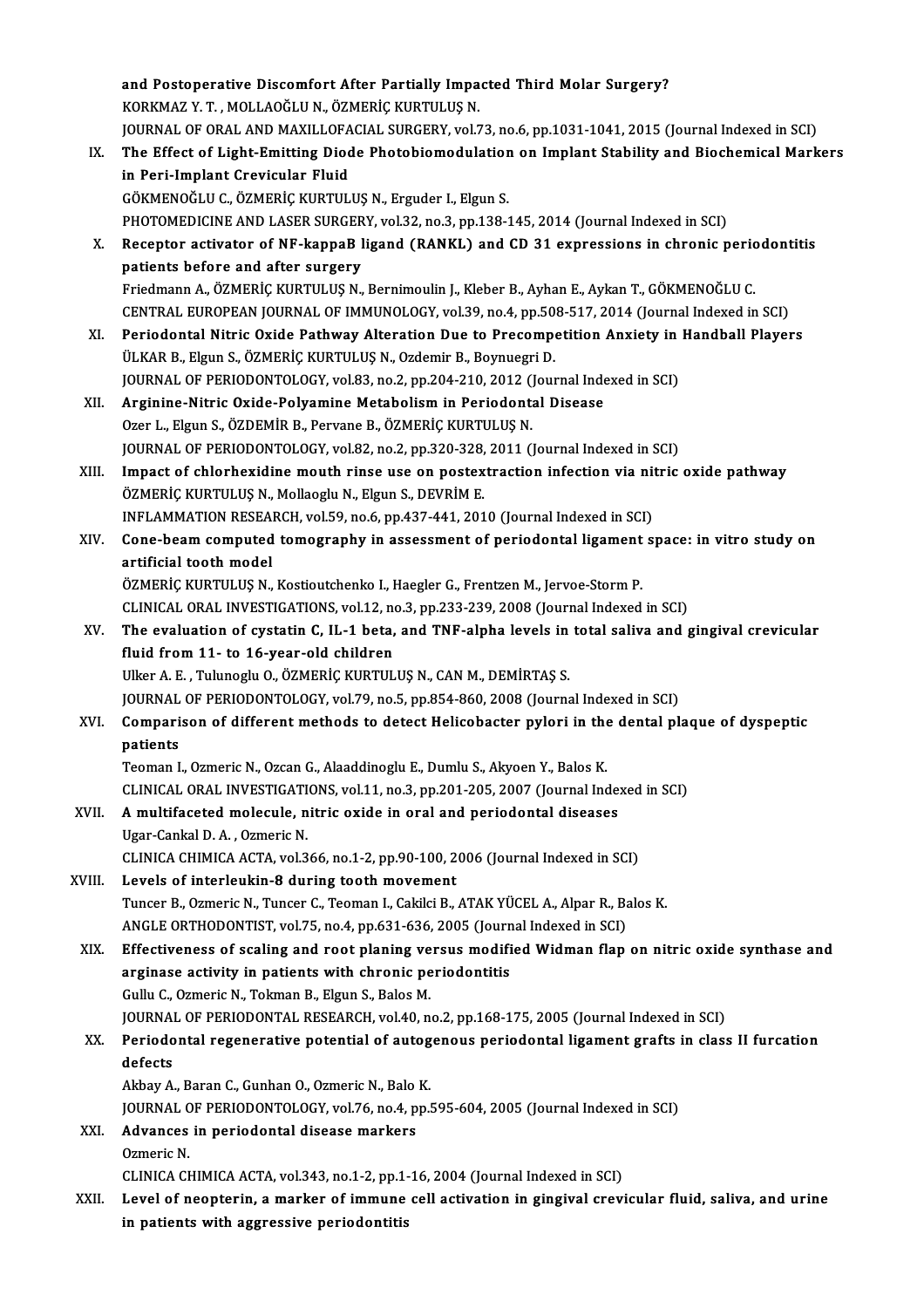Ozmeric N., BAYDAR T., Bodur A., Engin A., Uraz A., Eren K., Sahin G. Ozmeric N., BAYDAR T., Bodur A., Engin A., Uraz A., Eren K., Sahin G.<br>JOURNAL OF PERIODONTOLOGY, vol.73, no.7, pp.720-725, 2002 (Journal Indexed in SCI)<br>Logalized alveelar bane nosresis following the use of an arsonisel pe Ozmeric N., BAYDAR T., Bodur A., Engin A., Uraz A., Eren K., Sahin G.<br>JOURNAL OF PERIODONTOLOGY, vol.73, no.7, pp.720-725, 2002 (Journal Indexed in SCI)<br>XXIII. Localized alveolar bone necrosis following the use of an arsen

**JOURNAL C<br>Localized<br>Ozmeric N.<br>INTEDNAT** Localized alveolar bone necrosis following the use of an arsenical paste: a case report<br>Ozmeric N.<br>INTERNATIONAL ENDODONTIC JOURNAL, vol.35, no.3, pp.295-299, 2002 (Journal Indexed in SCI)<br>Constis diversity of Bernhyromana

Ozmeric N.<br>INTERNATIONAL ENDODONTIC JOURNAL, vol.35, no.3, pp.295-299, 2002 (Journal Indexed in SCI)<br>XXIV. Genetic diversity of Porphyromonas gingivalis and its possible importance to pathogenicity<br>Ormeric N. Preus H. O INTERNATIONAL ENDODONTIC JOURNAL, vol.35, no.3, pp.295-299, 2002 (Journal Indexed in SCI)<br>Genetic diversity of Porphyromonas gingivalis and its possible importance to pathoger<br>Ozmeric N., Preus H., Olsen I.<br>ACTA ODONTOLOGI Genetic diversity of Porphyromonas gingivalis and its possible importance to pathogonalized by the Samuel Comm<br>ACTA ODONTOLOGICA SCANDINAVICA, vol.58, no.4, pp.183-187, 2000 (Journal Indexed in SCI)<br>Alanine aminenentidate

Ozmeric N., Preus H., Olsen I.<br>ACTA ODONTOLOGICA SCANDINAVICA, vol.58, no.4, pp.183-187, 2000 (Journal Indexed in SCI)<br>XXV. Alanine aminopeptidase and dipeptidylpeptidase IV in Saliva: the possible role in periodontal<br>dise ACTA OD<br><mark>Alanine</mark><br>disease<br>Elgun S

Alanine aminopeptidase and<br>disease<br>Elgun S., Ozmeric N., Demirtas S.<br>CLINICA CHIMICA ACTA, vol.209 disease<br>Elgun S., Ozmeric N., Demirtas S.<br>CLINICA CHIMICA ACTA, vol.298, no.1-2, pp.187-191, 2000 (Journal Indexed in SCI)

Elgun S., Ozmeric N., Demirtas S.<br>CLINICA CHIMICA ACTA, vol.298, no.1-2, pp.187-191, 2000 (Journal Indexed in SCI)<br>XXVI. The correlation of gingival crevicular fluid interleukin-8 levels and periodontal status in localized juvenile periodontitis<br>Ozmeric N., Bal B., Balos K., Berker E., Bulut S. The correlation of gingival crevicular flu<br>juvenile periodontitis<br>Ozmeric N., Bal B., Balos K., Berker E., Bulut S.<br>JOUPMAL OF PERJODONTOLOGY vel 60 no 11

JOURNAL OF PERIODONTOLOGY, vol.69, no.11, pp.1299-1304, 1998 (Journal Indexed in SCI)

## Articles Published in Other Journals

- I. Keyfi Adında Ölan İçecek: Kefirin Diş Hekimliğindeki Yeri ve Periodontolojideki Geleceği<br>I. Keyfi Adında Olan İçecek: Kefirin Diş Hekimliğindeki Yeri ve Periodontolojideki Geleceği<br>SAHİN T. ÖZMERİC KURTULUS N SEEF ABHENCA IN CENET JOA<br>Keyfi Adında Olan İçecek: Kefi<br>ŞAHİN T., ÖZMERİÇ KURTULUŞ N.<br>Hacettana Üniversitesi Sağlık Bilim Keyfi Adında Olan İçecek: Kefirin Diş Hekimliğindeki Yeri ve Periodontolojideki Geleceği<br>ŞAHİN T., ÖZMERİÇ KURTULUŞ N.<br>Hacettepe Üniversitesi Sağlık Bilimleri Fakültesi Dergisi, vol.8, no.3, pp.438-452, 2021 (Other Referee SAHIN T.,<br>Hacettepe<br>Journals)<br>Eveluatie Journals)<br>II. Evaluation the Relationship Between Periodontal Disease and Inflammatory Bowel Diseases by Journals)<br>Evaluation the Relationship Betwee<br>Emphasizing the Role of Cytokines<br>Enver A. ÖZMERIC KURTULUS N
- Evaluation the Relationship B<br>Emphasizing the Role of Cyto:<br>Enver A., ÖZMERİÇ KURTULUŞ N.<br>ADO Klinik Bilimler Dergisi vel 16 Enver A., ÖZMERİÇ KURTULUŞ N.<br>ADO Klinik Bilimler Dergisi, vol.10, no.2, pp.143-149, 2021 (Other Refereed National Journals)
- III. Bakterilerilerden Gelen Yaşam: Diş Hekimliğinde Probiyotiklerin Kullanım Alanları ŞAHİN T., ÖZMERİÇ KURTULUŞ N.

ADO Klinik Bilimler Dergisi, vol.10, no.2, pp.135-142, 2021 (Other Refereed National Journals)

- ŞAHİN T., ÖZMERİÇ KURTULUŞ N.<br>ADO Klinik Bilimler Dergisi, vol.10, no.2, pp.135-142, 2021 (Other Refereed National Journals)<br>IV. COVID-19 PANDEMİ DÖNEMİNDE DİŞ SAĞLIĞI HİZMETLERİNDE YER ALAN YARDIMCI EKİBİN<br>ENEEKSİYON ADO Klinik Bilimler Dergisi, vol.10, no.2, pp<br>COVID-19 PANDEMİ DÖNEMİNDE DİŞ<br>ENFEKSİYON KONTROLÜNDEKİ ROLÜ<br>SOVSALE İSLEDS G. AKÇA Ç. ÜNSALE E COVID-19 PANDEMİ DÖNEMİNDE DİŞ SAĞLIĞI HİZMETLERİNI<br>ENFEKSİYON KONTROLÜNDEKİ ROLÜ<br>SOYSAL F., İŞLER S. Ç. , AKCA G., ÜNSAL F. B. , ÖZMERİÇ KURTULUŞ N.<br>Cari Sağlıl Bilimleri Dargisi np 52.71.2020 (Other Befereed National ENFEKSİYON KONTROLÜNDEKİ ROLÜ<br>SOYSAL F., İŞLER S. Ç. , AKCA G., ÜNSAL F. B. , ÖZMERİÇ KURTULUŞ N.<br>Gazi Sağlık Bilimleri Dergisi, pp.52-71, 2020 (Other Refereed National Journals)<br>The Impact of COVID 19 Bandamia op Dantistr SOYSAL F., İŞLER S. Ç. , AKCA G., ÜNSAL F. B. , ÖZMERİÇ KURTULUŞ N.<br>Gazi Sağlık Bilimleri Dergisi, pp.52-71, 2020 (Other Refereed National<br>V. The Impact of COVID-19 Pandemic on Dentistry Practices
- Gazi Sağlık Bilimleri Dergisi, pp.52-71, 2020 (Other Refereed National Jou<br>The Impact of COVID-19 Pandemic on Dentistry Practices<br>Soysal F., İŞLER S. Ç., PEKER İ., AKCA G., ÖZMERİÇ KURTULUŞ N., Unsal B.<br>KLIMIK JOUPNAL vel Soysal F., İŞLER S. Ç. , PEKER İ., AKCA G., ÖZMERİÇ KURTULUŞ N., Unsal B.<br>KLIMIK JOURNAL, vol.33, no.1, pp.5-14, 2020 (Journal Indexed in ESCI)

Soysal F., İŞLER S. Ç. , PEKER İ., AKCA G., ÖZMERİÇ KURTULUŞ N., Unsal B.<br>KLIMIK JOURNAL, vol.33, no.1, pp.5-14, 2020 (Journal Indexed in ESCI)<br>VI. COVID-19 Pandemi Döneminde Diş Sağlığı Hizmetlerinde Yer Alan Yardımcı KLIMIK JOURNAL, vol.3<br>COVID-19 Pandemi I<br>Kontrolündeki Rolü.<br>SOVSAL E. İSLER S.C Kontrolündeki Rolü.<br>SOYSAL F., İŞLER S. Ç. , AKCA G., ÜNSAL F. B. , ÖZMERİÇ KURTULUŞ N. Kontrolündeki Rolü.<br>SOYSAL F., İŞLER S. Ç. , AKCA G., ÜNSAL F. B. , ÖZMERİÇ KURTULUŞ N.<br>Gazi Sağlık Bilimleri Dergisi, pp.52-71, 2020 (Other Refereed National Journals)<br>The association between inflammatery bowel disease an

## VII. The association between inflammatory bowel disease and periodontal conditions: Is there a common bacterial etiology Gazi Sağlık Bilimleri<br>The association be<br>bacterial etiology<br>ÖZMEDİC KUPTULUS The association between inflammatory bowel disease a<br>bacterial etiology<br>ÖZMERİÇ KURTULUŞ N., Bissada N. F. , Paes Batista da Silva A.<br>Journal of International Asademy of Beriedentelegy vel 30 m

Journal of International Academy of Periodontology, vol.20, no.2, pp.40-51, 2018 (Refereed Journals of Other<br>Institutions) ÖZMERİÇ KU<br>Journal of Int<br>Institutions)<br>Periodental Journal of International Academy of Periodontology, vol.20, no<br>Institutions)<br>VIII. Periodontal ve sistemik hastalıklar iki yönlü etkileşim<br>ÖZMERİC KURTULUS N

- Institutions)<br>Periodontal ve sistem<br>ÖZMERİÇ KURTULUŞ N.<br>Dishekimliği Degisi vel Periodontal ve sistemik hastalıklar iki yönlü etkileşim<br>ÖZMERİÇ KURTULUŞ N.<br>Dişhekimliği Degisi, vol.27, no.125, pp.22-24, 2016 (Other Refereed National Journals)<br>Chemisel Inhibition of Matriy Matellenneteinases for Beriod ÖZMERİÇ KURTULUŞ N.<br>Dişhekimliği Degisi, vol.27, no.125, pp.22-24, 2016 (Other Refereed National Journals)<br>IX. Chemical Inhibition of Matrix Metalloproteinases for Periodontal Treatment
-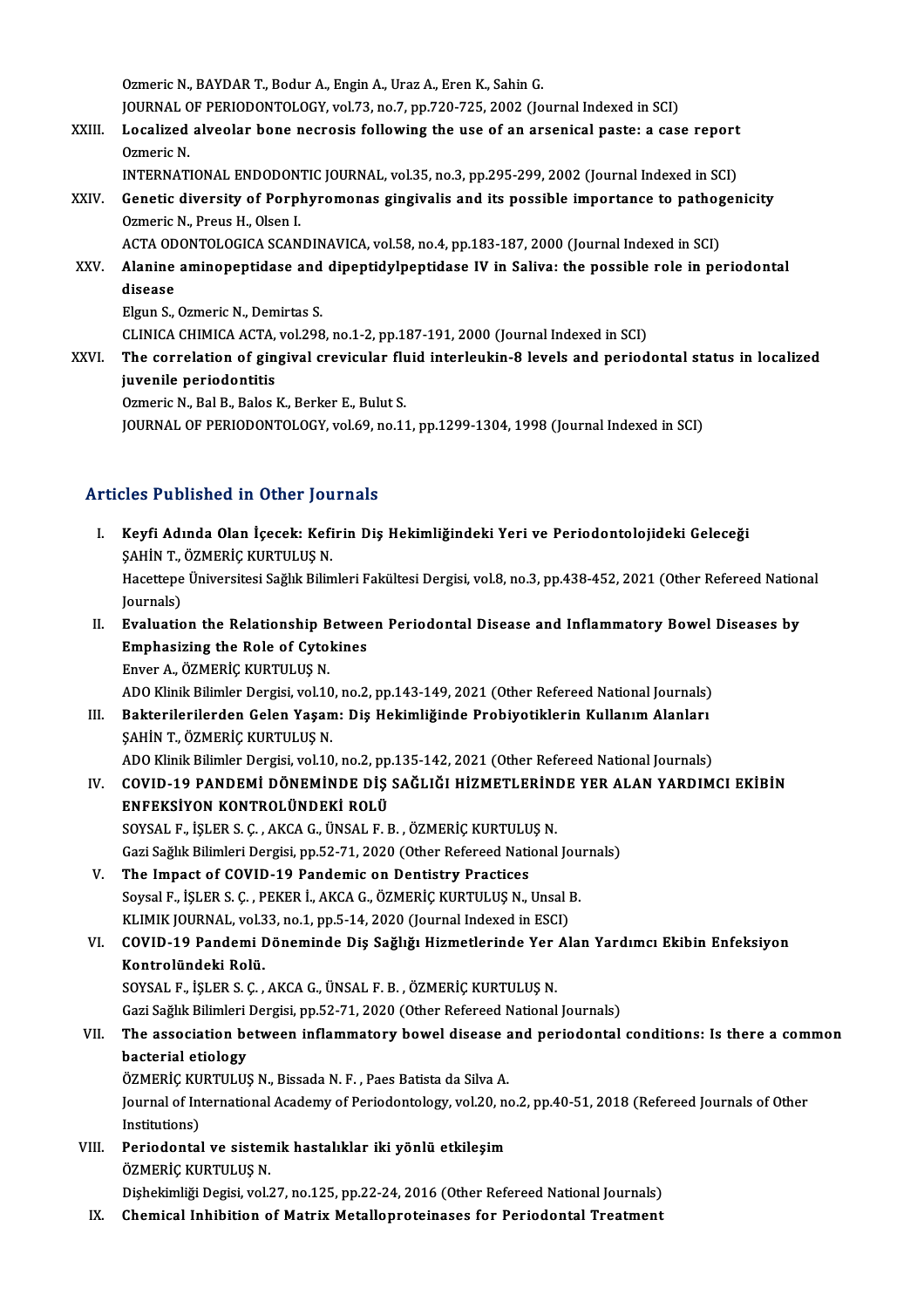ÖZMERİÇ KURTULUŞ N., GÖKMENOĞLU C.<br>Clinical Anti Inflammatoru & Anti Allangu I

Clinical Anti-Inflammatory & Anti-Allergy Drugs, vol.2, no.1, pp.21-26, 2016 (Refereed Journals of Other<br>Institutions) ÖZMERİÇ KU<br>Clinical Anti-l<br>Institutions)<br>The role of

Clinical Anti-Inflammatory & Anti-Allergy Drugs, vol.2, no.1, pp.21-26, 2016 (Refereed Jou<br>Institutions)<br>X. The role of biomarkers in bone repair and resorption in peri implant diseases<br>
ÖZMEDIC MURTULUS N. ÖZMEDIC A. CÜDB Institutions)<br>The role of biomarkers in bone repair and<br>ÖZMERİÇ KURTULUŞ N., ÖZMERİÇ A., GÜRBÜZ S.<br>TURKIYE KI INIKI ERLIQURNAL OF MEDICAL SCI The role of biomarkers in bone repair and resorption in peri implant diseases<br>ÖZMERİÇ KURTULUŞ N., ÖZMERİÇ A., GÜRBÜZ S.<br>TURKIYE KLINIKLERI JOURNAL OF MEDICAL SCIENCES, vol.5, no.1, pp.48-53, 2014 (Other Refereed National<br> ÖZMERİÇ<br>TURKIYE |<br>Journals)<br>Peri İmpl TURKIYE KLINIKLERI JOURNAL OF MEDICAL SCIENCES, vol.5, no.1, pp.48-53, 2014 (Other Refereed Nationalis)<br>Journals)<br>XI. Peri İmplant Hastalıklarında Kemik Yıkım ve Yapım Mekanizmalarında Rol Oynayan Biyolojik<br>Politiceler Journals)<br>XI. Peri İmplant Hastalıklarında Kemik Yıkım ve Yapım Mekanizmalarında Rol Oynayan Biyolojik<br>Belirtecler ÖZMERİÇ KURTULUŞ N., ÖZMERİÇ A., GÜRBÜZ S. TÜRKİYE KLİNİKLERİ, vol.5, no.1, pp.48-54, 2014 (National Non-Refereed Journal) XII. OPG-RANKL Levels after Continuous Orthodontic Force TÜRKİYE KLİNİKLERİ, vol.5, no.1, pp.48-54, 2014 (National Non-Refereed Journal)<br>OPG-RANKL Levels after Continuous Orthodontic Force<br>BALOŞ TUNCER B., ÖZDEMİR B., Duygu b., bavbek karakaya i., ERGÜDER B. İ. , ATAK YÜCEL A., OPG-RANKL Levels af<br>BALOŞ TUNCER B., ÖZD<br>ÖZMERİÇ KURTULUŞ N.<br>CAZI MEDICAL IQUPNA ÖZMERİÇ KURTULUŞ N.<br>GAZI MEDICAL JOURNAL, vol.24, pp.33-36, 2013 (Other Refereed National Journals) XIII. OPG RANKL LEVELS AFTER CONTINOUS ORTHODONTIC FORCE BALOŞ TUNCER B., ÖZDEMİR B., DUYGU B., İDİL B. K., ATAK YÜCEL A., ARAL L. A., ÖZMERİÇ KURTULUŞ N. OPG RANKL LEVELS AFTER CONTINOUS ORTHODONTIC FORCE<br>BALOŞ TUNCER B., ÖZDEMİR B., DUYGU B., İDİL B. K. , ATAK YÜCEL A., ARAL L. A. , ÖZMERİ<br>GAZİ MEDİCAL JOURNAL, vol.24, no.2, pp.33-36, 2013 (Other Refereed National Journals XIV. Neopterine profile to evaluate the effectiveness of treatment in aggressive periodontitis GAZİ MEDİCAL JOURNAL, vol.24, no.2, pp.33-36, 2013 (Other Refereed National Journals<br>Neopterine profile to evaluate the effectiveness of treatment in aggressive pe<br>BODUR A., BAYDAR T., ÖZMERİÇ KURTULUŞ N., ENGİN A. B., URA Neopterine profile to evaluate the effectiveness of treatment in aggress<br>BODUR A., BAYDAR T., ÖZMERİÇ KURTULUŞ N., ENGİN A. B. , URAZ A., EREN K., Ş.<br>Pteridines, vol.14, no.3, pp.77-81, 2003 (Refereed Journals of Other Ins BODUR A., BAYDAR T., ÖZMERİÇ KURTULUŞ N., ENGİN A. B. , URAZ A., EREN K<br>Pteridines, vol.14, no.3, pp.77-81, 2003 (Refereed Journals of Other Institution<br>XV. Periodontal Hastalığın teşhisinde tükürük Cystatin C düzeyinin ro Pteridines, vol.14, no.3, pp.77-81, 2003 (Refereed J.<br>Periodontal Hastalığın teşhisinde tükürük Cy.<br>URAZ A., ELGÜN ÜLKAR S., ÖZMERİÇ KURTULUŞ N.<br>TURKISH JOURNAL OF RIOCHEMISTRY TURK RIYOL Periodontal Hastalığın teşhisinde tükürük Cystatin C düzeyinin rolü<br>URAZ A., ELGÜN ÜLKAR S., ÖZMERİÇ KURTULUŞ N.<br>TURKISH JOURNAL OF BIOCHEMISTRY-TURK BIYOKIMYA DERGISI, vol.27, no.2, pp.59-63, 2002 (Refereed Journals<br>of Ot URAZ A., ELGÜN ÜLKA<br>TURKISH JOURNAL OI<br>of Other Institutions)<br>Monitoring of bugg TURKISH JOURNAL OF BIOCHEMISTRY-TURK BIYOKIMYA DERGISI, vol.27, no.2, pp.59-63, 2002 (Refereed Journals<br>of Other Institutions)<br>XVI. Monitoring of buccal epithelial cells by alkaline comet assay single cell gel electrophore of Other Institutions)<br>Monitoring of buccal epithelial cells by alk<br>in cytogenetic evaluation of chlorhexidine<br>FREN K. ÖZMERİC KURTULUS N. SARDAS S Monitoring of buccal epithelial cells by<br>in cytogenetic evaluation of chlorhexidi<br>EREN K., ÖZMERİÇ KURTULUŞ N., ŞARDAŞ S.<br>Clinical Oral Investigations, 2002. (Beforeed I in cytogenetic evaluation of chlorhexidine<br>EREN K., ÖZMERİÇ KURTULUŞ N., ŞARDAŞ S.<br>Clinical Oral Investigations, 2002 (Refereed Journals of Other Institutions)<br>Determination of Neontenin Levels in Gingivel Crevieuler Eluid EREN K., ÖZMERIÇ KURTULUŞ N., ŞARDAŞ S.<br>Clinical Oral Investigations, 2002 (Refereed Journals of Other Institutions)<br>XVII. Determination of Neopterin Levels in Gingival Crevicular Fluid GCF A Clinical Oral Investigations, 2002 (Refereed Journals of Other Institutions)<br>Determination of Neopterin Levels in Gingival Crevicular Fluid GCF A<br>Engin A., BAYDAR T., ÖZMERİÇ KURTULUŞ N., BODUR A., URAZ A., EREN K., ŞAHİN Determination of Neopterin Levels in Gingival Crevicular Fluid GCF A<br>Engin A., BAYDAR T., ÖZMERİÇ KURTULUŞ N., BODUR A., URAZ A., EREN K., ŞAHİN G.<br>Chemistry and Biology of Pteridines and Folates, pp.383-386, 2002 (Referee Engin A., BAYDAR T., ÖZMERİÇ KURTULUŞ N., BODUR A., URAZ A., EREN K., ŞAHİN G.<br>Chemistry and Biology of Pteridines and Folates, pp.383-386, 2002 (Refereed Journa<br>XVIII. Tükürük kalsiyum ve fosfat düzeyinin periodontal Chemistry and Biology of Pteridines and Folates, p<br>Tükürük kalsiyum ve fosfat düzeyinin period<br>URAZ A., ÖZMERİÇ KURTULUŞ N., ELGÜN ÜLKAR S.<br>Atatürk Üniversitesi Dis Hekimliği Fekültesi Dersisi Tükürük kalsiyum ve fosfat düzeyinin periodontal hastalıktaki rolü<br>URAZ A., ÖZMERİÇ KURTULUŞ N., ELGÜN ÜLKAR S.<br>Atatürk Üniversitesi Diş Hekimliği Fakültesi Dergisi, vol.10, no.2, pp.29-34, 2000 (Refereed Journals of Other URAZ A., ÖZN<br>Atatürk Ünive<br>Institutions)<br>Adana ilind Atatürk Üniversitesi Diş Hekimliği Fakültesi Dergisi, vol.10, no.2, pp.29-34, 2000 (Refereed Journals of Other<br>Institutions)<br>XIX. Adana ilinde 6 11 yaş grubu çocukların ağız diş sağlığı durumlarının değerlendirilmesi Adana Institutions)<br>Adana ilinde 6 11 yaş g<br>ilköğretim okulu 1999<br>ÖZTUNC H. HAYTACM C Adana ilinde 6 11 yaş grubu çocukların ağız diş sağ<br>ilköğretim okulu 1999<br>ÖZTUNÇ H., HAYTAÇ M. C. , ÖZMERİÇ KURTULUŞ N., Uzel İ.<br>Çari Üniy Dishekimliği Fekültesi Dergisi 2000 (Other Befel ilk<mark>öğretim okulu 1999</mark><br>ÖZTUNÇ H., HAYTAÇ M. C. , ÖZMERİÇ KURTULUŞ N., Uzel İ.<br>Gazi Üniv Dişhekimliği Fakültesi Dergisi, 2000 (Other Refereed National Journals) ÖZTUNÇ H., HAYTAÇ M. C. , ÖZMERİÇ KURTULUŞ N., Uzel İ.<br>Gazi Üniv Dişhekimliği Fakültesi Dergisi, 2000 (Other Refere<br>XX. Salivary arginase in patients with adult periodontitis<br>ÖZMERİC KURTULUS N. ELGÜN ÜLKAR S. URAZ A Salivary arginase in patients with adult periodontitis<br>ÖZMERİÇ KURTULUŞ N., ELGÜN ÜLKAR S., URAZ A. Salivary arginase in patients with adult periodontitis<br>ÖZMERİÇ KURTULUŞ N., ELGÜN ÜLKAR S., URAZ A.<br>Clin. Oral Investig, no.4, pp.21, 2000 (Refereed Journals of Other Institutions)<br>The effect of a sollagen membrane in rege ÖZMERİÇ KURTULUŞ N., ELGÜN ÜLKAR S., URAZ A.<br>Clin. Oral Investig, no.4, pp.21, 2000 (Refereed Journals of Other Institutions)<br>XXI. The effect of a collagen membrane in regenerative therapy of two wall intrabony defects in Clin. Oral Investig, no.4, pp.21, 2000 (Refereed Journal<br>The effect of a collagen membrane in regenerat<br>ÖZMERİÇ KURTULUŞ N., BAL A. B. , OYGÜR T., Baloş K.<br>Periodental Clinical Investigation vol 22, no.22, nn.22 The effect of a collagen membrane in regenerative therapy of two wall intrabony defects in (<br>ÖZMERİÇ KURTULUŞ N., BAL A. B. , OYGÜR T., Baloş K.<br>Periodontal Clinical Investigation, vol.22, no.22, pp.22-30, 2000 (Refereed J ÖZMERİÇ KURTULUŞ N., BAL A. B. , OYGÜR T., Baloş K.<br>Periodontal Clinical Investigation, vol.22, no.22, pp.22-30, 2000 (Refereed Journals of Other Institutions)<br>XXII. Klas III Furkasyon Defektlerinin Tedavisinde Polilak Periodontal Clinical Investigation, vol.22, no.22, pp.22-30, 2000 (Refereed Journals of Oth<br>Klas III Furkasyon Defektlerinin Tedavisinde Polilaktid Esaslı bir Membran Ku<br>ÖZMERİÇ KURTULUŞ N., HAYTAÇ M. C. , ÖZCAN G., ALAADD Klas III Furkasyon Defektlerinin Tedavisinde Polilaktid Esaslı bir Membran Kullar<br>ÖZMERİÇ KURTULUŞ N., HAYTAÇ M. C. , ÖZCAN G., ALAADDİNOĞLU E. E. , GÜLTEKİN S. E.<br>Atatürk U. Diş Hek Fak .Der, vol.10, no.1, pp.17-21, 2000 XXIII. Ara yüz bakımı ve periodontal sağlık<br>ÖZMERİÇ KURTULUŞ N., Göfteci B., KURTİŞ M. B., BAL A. B. Atatürk U. Diş Hek Fak. Der, vol.10, no.1, pp.17-21, 2000 (Other Refereed National Journals)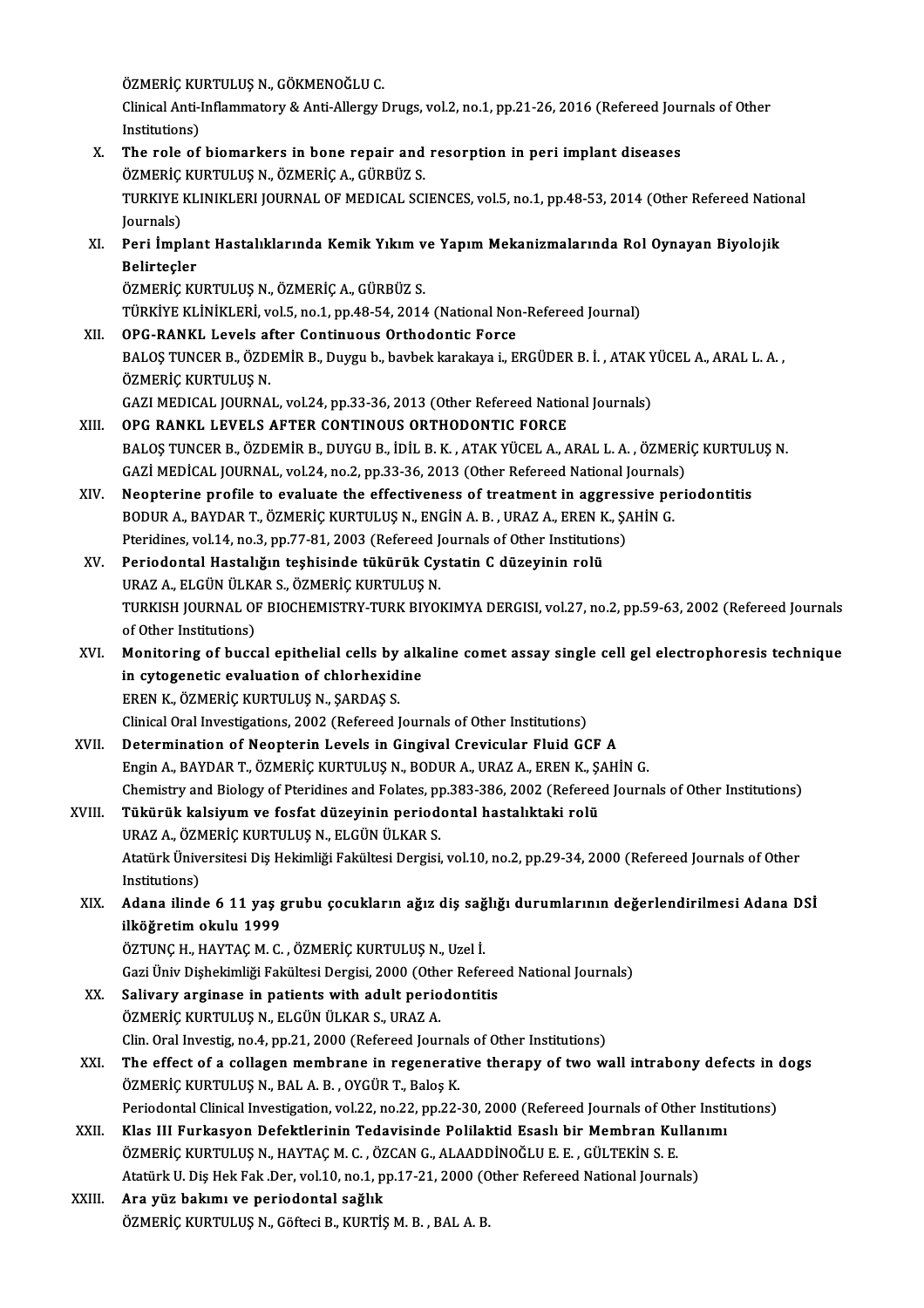Gazi Üniv Dişhekimliği Fakültesi Dergisi, 1994 (Other Refereed National Journals)

## Books&Book Chapters

00ks & Book Chapters<br>I. Periodontal Hastalıklarla Bağırsak Hastalıkları Arasındaki İlişkide Oral ve İntestinal Mikrobiyotanın<br>Rolü rs & :<br>Perio<br>Rolü<br>isı EP Rolü<br>İŞLER S. Ç. , ÖZMERİÇ KURTULUŞ N.

Rolü<br>İŞLER S. Ç. , ÖZMERİÇ KURTULUŞ N.<br>İn: Türkiye Klinikleri Periodontoloji - Özel Konular- Periodontal ve Sistemik Hastalıklarda Mikrobiyal Etkileşim,<br>Fatma Perrin Ünsel, Editer, Türkiye Klinikleri Diş Hekimliği Bilimler İŞLER S. Ç. , ÖZMERİÇ KURTULUŞ N.<br>in: Türkiye Klinikleri Periodontoloji - Özel Konular- Periodontal ve Sistemik Hastalıklarda Mikrobiyal<br>Fatma Berrin Ünsal, Editor, Türkiye Klinikleri Diş Hekimliği Bilimleri Dergisi, Ankar in: Türkiye Klinikleri Periodontoloji - Özel Konular- Periodontal ve Sistemik Hastalıklarda Mikrobiyal Etkileşim,<br>Fatma Berrin Ünsal, Editor, Türkiye Klinikleri Diş Hekimliği Bilimleri Dergisi, Ankara, pp.32-37, 2020<br>II. P

Fatm<mark>:</mark><br>Peric<br>rolü<br>isı en Periodontal hastalıklarla bağırs<br>rolü<br>İŞLER S. Ç. , ÖZMERİÇ KURTULUŞ N.<br>in: Türkiye Klinikleri Periodontaleji

rolü<br>İŞLER S. Ç. , ÖZMERİÇ KURTULUŞ N.<br>in: Türkiye Klinikleri Periodontoloji-Periodontal ve Sistemik Hastalıklarda Mikrobiyal Etkileşim, Fatma Berrin Ünsal,<br>Editor Türkiye Klinikleri (Ortadoğu Beklam Tanıtım Yayıngılık Tur İŞLER S. Ç. , ÖZMERİÇ KURTULUŞ N.<br>in: Türkiye Klinikleri Periodontoloji-Periodontal ve Sistemik Hastalıklarda Mikrobiyal Etkileşim, Fatma Berrin Ünsal<br>Editor, Türkiye Klinikleri (Ortadoğu Reklam Tanıtım Yayıncılık Turizm E in: Türkiye Klini<br>Editor, Türkiye l<br>pp.32-37, 2020

# pp.32-37, 2020<br>Refereed Congress / Symposium Publications in Proceedings

- I. Effect of boron nitride- coating on the osseointegration of titaniumdental implants A rabbitmodel Foca Gongress / Symposium i usineations in i recedentge<br>Effect of boron nitride- coating on the osseointegration of titanium dental implants – A ra<br>ÖZMERİÇ KURTULUŞ N., GÖKMENOĞLU C., ÇAKAL G.Ö., Özmeriç A., ODUNCUOĞLU B. 28th Annual Scientific Meeting of the European Associationfor Osseointegration, Lizbon, Portugal, 26 - 28 ÖZMERİÇ KURTULUŞ N., GÖKME<br>28th Annual Scientific Meeting of<br>September 2019, vol.30, pp.233<br>İmplant ceuresi orfaksiyanla September 2019, vol.30, pp.233
- II. İmplant çevresi enfeksiyonlarda uzun dönemde implant kaybını önlemek mümkün mü?<br>ÖZMERİC KURTULUS N. İmplant çevresi enfeksiyonlarda uzun dönemde implant kayb<br>ÖZMERİÇ KURTULUŞ N.<br>TDB 24. Uluslararası DişHekimliği Kongresi, 27 - 30 September 2018<br>Beheet Disease and Beriedental sendition
- ÖZMERİÇ KURTULUŞ N.<br>IDB 24. Uluslararası DişHekimliği Kongresi, 27 -<br>III. Behcet Disease and Periodontal condition<br>OPDIWU MAZ E. ÖZMERİÇ KURTULUS N. ELÇÜN TDB 24. Uluslararası DişHekimliği Kongresi, 27 - 30 September 2018<br>Behcet Disease and Periodontal condition<br>ORDUYILMAZ F., ÖZMERİÇ KURTULUŞ N., ELGÜN ÜLKAR S., GÜRBÜZ S., KÜÇÜK H., Bitik B., TUFAN A., GÖKER B.<br>Europerio 0, Behcet Disease and Periodo<br>ORDUYILMAZ F., ÖZMERİÇ KUR<br>Europerio 9, 20 - 23 June 2018<br>evaluation of the offects of r ORDUYILMAZ F., ÖZMERİÇ KURTULUŞ N., ELGÜN ÜLKAR S., GÜRBÜZ S., KÜÇÜK H., Bitik B., TU<br>Europerio 9, 20 - 23 June 2018<br>IV. evaluation of the effects of rapid maxillary expansion on pain and cytokine levels<br>co<sup>xi</sup>leven topels
- Europerio 9, 20 23 June 2018<br>evaluation of the effects of rapid maxillary expansion on pain and cytokine levels<br>çağlayan topal s., BALOŞ TUNCER B., ELGÜN ÜLKAR S., ERGÜDER B. İ. , ÖZMERİÇ KURTULUŞ N.<br>93rd Congress of the evaluation of the effects of rapid maxillary expansion on pain<br>çağlayan topal s., BALOŞ TUNCER B., ELGÜN ÜLKAR S., ERGÜDER B. İ. ,<br>93rd Congress of the European Orthodontic Society, 5 - 10 June 2017<br>Pelstianskin Betysen Be çağlayan topal s., BALOŞ TUNCER B., ELGÜN ÜLKAR S., ERGÜDER B. İ. , ÖZMERİÇ KURTULUŞ N.<br>93rd Congress of the European Orthodontic Society, 5 - 10 June 2017<br>V. Relationship Between Periodontal Findings And Serum Inflammator
- 93rd Congress of the European Orthodontic Soc<br>Relationship Between Periodontal Finding<br>Granulomatosis With Polyangiitis Patients<br>Cüppüz s. ÖΖΜΕΡΙΟ ΚΗΡΤΗΗ Η ΚΑΙ ΚÜCÜΚΗ Ο Relationship Between Periodontal Findings And Serum Inflammat<br>Granulomatosis With Polyangiitis Patients<br>GÜRBÜZ S., ÖZMERİÇ KURTULUŞ N., KÜÇÜK H., ORDUYILMAZ F., GÖKER B.<br>22nd Bass Congress 4 - 07 May 2017 Granulomatosis With Polyangiitis Patients<br>GÜRBÜZ S., ÖZMERİÇ KURTULUŞ N., KÜÇÜK H., ORDUYILMAZ F., GÖKER B.<br>22nd Bass Congress, 4 - 07 May 2017 GÜRBÜZ S., ÖZMERİÇ KURTULUŞ N., KÜÇÜK H., ORDUYILMAZ F., GÖKER B.<br>22nd Bass Congress, 4 - 07 May 2017<br>VI. RELATIONSHIP BETWEEN PERIODONTAL FINDINGS AND SERUM INFLAMMATORY MARKERS IN<br>TURKISH CRANIU OMATOSIS WITH POLYANCUTIS
- 22nd Bass Congress, 4 07 May 2017<br>RELATIONSHIP BETWEEN PERIODONTAL FINDINGS AND SEF<br>TURKISH GRANULOMATOSIS WITH POLYANGIITIS PATIENTS<br>CÜRPÜZ S. ÖZMERIC KURTULUS N. KÜÇÜK H. ORDUVU MAZ E. CÖK RELATIONSHIP BETWEEN PERIODONTAL FINDINGS AND SERUM I<br>TURKISH GRANULOMATOSIS WITH POLYANGIITIS PATIENTS<br>GÜRBÜZ S., ÖZMERİÇ KURTULUŞ N., KÜÇÜK H., ORDUYILMAZ F., GÖKER B.<br>22. PeSS Congress, SELANİK, Creese 4., 07. May 2017 TURKISH GRANULOMATOSIS WITH POLYANGIITI<br>GÜRBÜZ S., ÖZMERİÇ KURTULUŞ N., KÜÇÜK H., ORDUY<br>22. BaSS Congress, SELANİK, Greece, 4 - 07 May 2017<br>Evaluation of exidative stress biomarkars in pat 22. BaSS Congress, SELANIK, Greece, 4 - 07 May 2017<br>VII. Evaluation of oxidative stress biomarkers in patients treated with rapid maxillary expansion
- 22. BaSS Congress, SELANİK, Greece, 4 07 May 2017<br>Evaluation of oxidative stress biomarkers in patients treated with raj<br>BALOŞ TUNCER B., çağlayan topal s., ELGÜN ÜLKAR S., ÖZMERİÇ KURTULUŞ N.<br>American Association of Ort Evaluation of oxidative stress biomarkers in patien<br>BALOŞ TUNCER B., çağlayan topal s., ELGÜN ÜLKAR S., ÖZI<br>American Association of Orthodontics, 21 - 25 April 2017<br>Cranülametisis Bolianijitis Olaulanında Ağız isi ve B BALOŞ TUNCER B., çağlayan topal s., ELGÜN ÜLKAR S., ÖZMERİÇ KURTULUŞ N.<br>American Association of Orthodontics, 21 - 25 April 2017<br>VIII. Granülamotisis Polianjiitis Olgularında Ağız içi ve Periodontal Durumun Klinik Olar
- American Association of Orthodontics, 21 25 April 2017<br>Granülamotisis Polianjiitis Olgularında Ağız içi ve Periodontal Dı<br>Değerlendirilmesi<br>ÖZMERİÇ KURTULUŞ N., GÜRBÜZ S., ORDUYILMAZ F., BİTİK B., GÖKER B. Granülamotisis Polianjiitis Olgularında Ağız içi ve Periodontal D<br>Değerlendirilmesi<br>ÖZMERİÇ KURTULUŞ N., GÜRBÜZ S., ORDUYILMAZ F., BİTİK B., GÖKER B.<br>Türk Periodontaleji Derneği 45 Bilimesi Kongresi ve 25 Semnegyumu A

TürkPeriodontolojiDerneği45.BilimselKongresive 25.Sempozyumu,Ankara,Turkey,12 -14November 2015

ÖZMERİÇ KURTULUŞ N., GÜRBÜZ S., ORDUYILMAZ F., BİTİK B., GÖKER B.<br>Türk Periodontoloji Derneği 45. Bilimsel Kongresi ve 25. Sempozyumu, Ankara, Turkey, 12 - 14 N<br>IX. Granülamatöz polianjitis olgularında ağıziçi ve periodont Türk Periodontoloji<br>Granülamatöz pol<br>değerlendirilmesi<br>Cüppüz s. ÖzMEPi Granülamatöz polianjitis olgularında ağıziçi ve periodontal dur<br>değerlendirilmesi<br>GÜRBÜZ S., ÖZMERİÇ KURTULUŞ N., ORDUYILMAZ F., Bitik B., GÖKER B.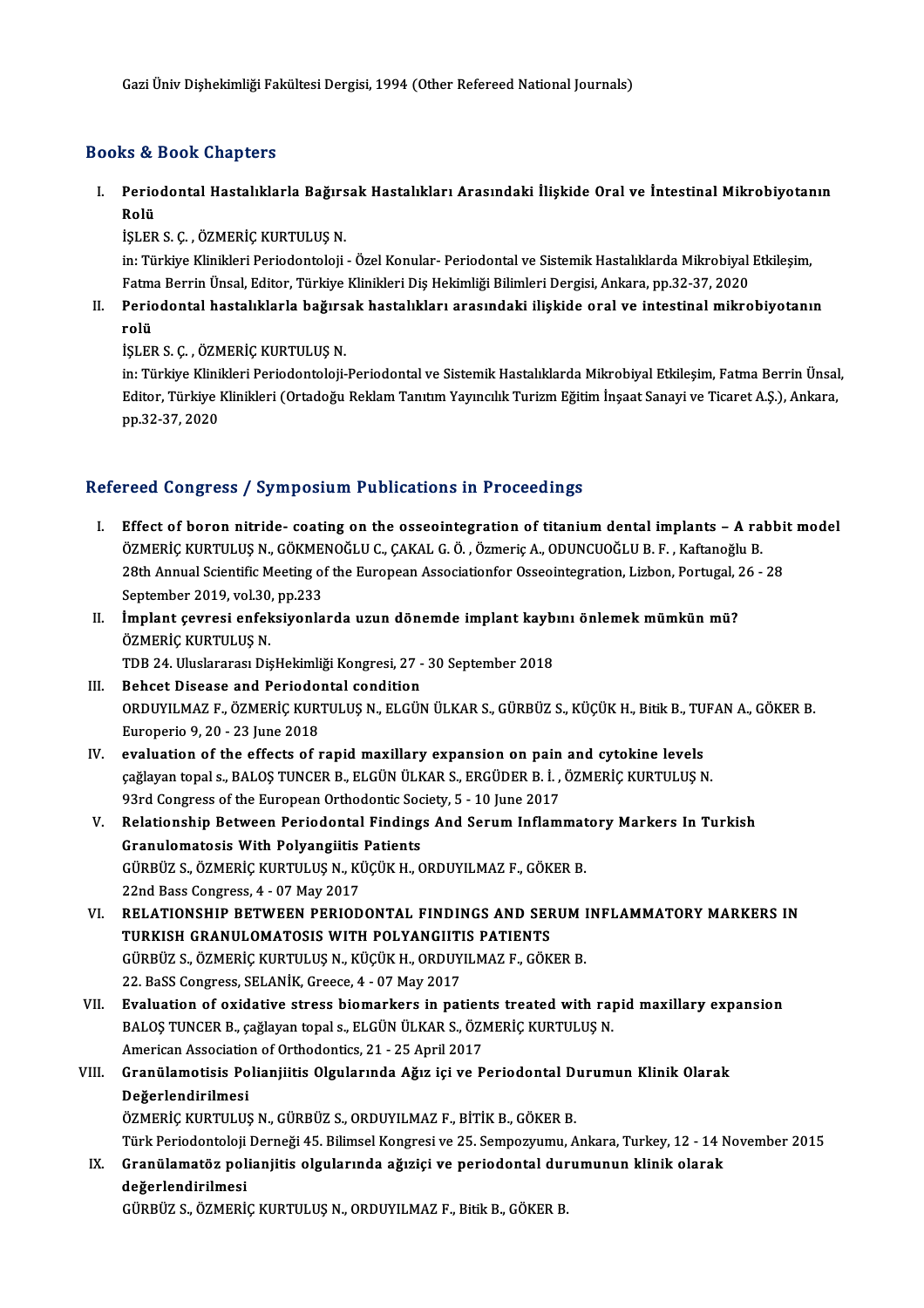Türk Periodontoloji Kongresi, Turkey, 12 - 14 November 2015, pp.80<br>Periodontitis hastalarında kamik isi dafaktların tadayisinde tr

- Türk Periodontoloji Kongresi, Turkey, 12 14 November 2015, pp.80<br>X. Periodontitis hastalarında kemik içi defektlerin tedavisinde trombositten zengin fibrin ile mine<br>matriks anatoinlerinin karsılastırılması Türk Periodontoloji Kongresi, Turkey, 12 - 1<br>Periodontitis hastalarında kemik içi def<br>matriks proteinlerinin karşılaştırılması<br>AYKOL S. OPDUVU MAZ E. ÖZMERİÇ KURTU Periodontitis hastalarında kemik içi defektler<br>matriks proteinlerinin karşılaştırılması<br>AYKOL S., ORDUYILMAZ F., ÖZMERİÇ KURTULUŞ N.<br>Türk Periodonteleji Derneği Kengresi Turkey, 12 matriks proteinlerinin karşılaştırılması<br>AYKOL S., ORDUYILMAZ F., ÖZMERİÇ KURTULUŞ N.<br>Türk Periodontoloji Derneği Kongresi, Turkey, 12 - 14 November 2015
- XI. Treatment of a Patientwith Unilateral Cleft Lip and Palate with Free Gingival Greft Türk Periodontoloji Derneği Kongresi, Turkey,<br>Treatment of a Patient with Unilateral Cle<br>ÖZMERİÇ KURTULUŞ N., Selin A., ÇANKAL D. A.<br>Furonerio 8.3., 06 June 2015, vol 42.np.266 Treatment of a Patient with Unilateral Cl<br>ÖZMERİÇ KURTULUŞ N., Selin A., ÇANKAL D. A<br>Europerio 8, 3 - 06 June 2015, vol.42, pp.266<br>seating of titanium implants with boron ÖZMERİÇ KURTULUŞ N., Selin A., ÇANKAL D. A.<br>Europerio 8, 3 - 06 June 2015, vol.42, pp.266<br>XII. coating of titanium implants with boron nitride by rf magnetron sputtering<br>CÖYMENOČLU C. ÖZMERİC YURTULUS N. CAKAL C. Ö. dölmet
- Europerio 8, 3 06 June 2015, vol.42, pp.266<br>coating of titanium implants with boron nitride by rf magnetron sputtering<br>GÖKMENOĞLU C., ÖZMERİÇ KURTULUŞ N., ÇAKAL G. Ö. , dökmetaş n., ergene c., Kaftanoğlu B.<br>Europerio 8, coating of titanium implants with<br>GÖKMENOĞLU C., ÖZMERİÇ KURTULU<br>Europerio 8, 3 - 06 June 2015, vol.42<br>Treatment of a nationt with unilai GÖKMENOĞLU C., ÖZMERİÇ KURTULUŞ N., ÇAKAL G. Ö. , dökmetaş n., ergene c., Kaftanoğlu B.<br>Europerio 8, 3 - 06 June 2015, vol.42<br>XIII. Treatment of a patient with unilateral cleft lip and palate with free gingival graft<br>A
- Treatment of a patient with unilateral cleft lip and palate with free gingival graft Europerio 8, 3 - 06 June 2015, vol 42 XIV. Evaluation of Awareness of PregnantWomen on Periodontal Health and Assessment of Changes
- Europerio 8, 3 06 June 2015, ve<br>Evaluation of Awareness of I<br>after Periodontal Treatment<br>Sungur G. ÖZMEDİC KUPTULUS Evaluation of Awareness of Pr<br>after Periodontal Treatment<br>Sungur Ç., ÖZMERİÇ KURTULUŞ N.<br>2015 JADR (AADR (CADR Ceneral i after Periodontal Treatment<br>Sungur Ç., ÖZMERİÇ KURTULUŞ N.<br>2015 IADR/AADR/CADR General Session & Exhibition Boston, 11 - 14 March 2015
- Sungur Ç., ÖZMERİÇ KURTULUŞ N.<br>2015 IADR/AADR/CADR General Session & Exhibition Boston, 11 14 March 2015<br>XV. Concentrated Growth Factors And Guided Bone Regeneration Combination For Maxiller Sinus<br>Augmentation:A Gese 2015 IADR/AADR/CADR Genera<br>Concentrated Growth Factors<br>Augmentation:A Case Report<br>ÜNSALE B. ÖZMERIC KURTULU Concentrated Growth Factors And Guided Bone Rege<br>Augmentation:A Case Report<br>ÜNSAL F. B. , ÖZMERİÇ KURTULUŞ N., KARAKIŞ S., AYKOL S.<br>Secieded Giontifice De Odentelegia Implentelegice III Cengr

Augmentation:A Case Report<br>ÜNSAL F. B. , ÖZMERİÇ KURTULUŞ N., KARAKIŞ S., AYKOL S.<br>Sociedad Cientifica De Odontologia Implantologica III Congreso Intercional SCOI, Granada, Nicaragua, 27 - 29<br>March 2014 ÜNSAL F. B., ÖZMERİÇ KURTULUŞ N., KARAKIŞ S., AYKOL S.

- XVI. Boron Nitride Coating on Titanium Dental Implants March 2014<br>Boron Nitride Coating on Titanium Dental Implants<br>ÖZMERİÇ KURTULUŞ N., GÖKMENOĞLU C., Dökmetaş N., ÇAKAL G. Ö. , Ergene C., Kaftanoğlu B.<br>American Academy of Beriodentelegy. 99th Annual Meeting, Philadelphia, Un American Academy of Periodontology, 99th Annual Meeting, Philadelphia, United States Of America, 28 September - 01 October 2013 ÖZMERİÇ KURTULI<br>American Academy<br>- 01 October 2013<br>Effects ef differe American Academy of Periodontology, 99th Annual Meeting, Philadelphia, United States Of America, 28 Se<br>- 01 October 2013<br>XVII. Effects of different flap designs on incidence of pain swelling infection and alveolar osteitis
- 01 October 2013<br>Effects of different flap designs on incidence of pain swellin<br>following partially impacted mandibular 3rd molar surgery<br>KORKMAZ V T. MOLLAQČLU N. ÖZMERIC KURTULUS N following partially impacted mandibular 3rd molar surgery 18th International Turkish Associations of Oral and Maxillofacial Surgery (TAOMS) Congress, Antalya, Turkey, 2 -<br>06 October 2011, pp.128-129 KORKMAZ Y. T., MOLLAOĞLU N., ÖZMERİÇ KURTULUŞ N. 18th International Turkish Associations of Oral and Maxillofacial Su<br>06 October 2011, pp.128-129<br>XVIII. The effect of LED photobiomodulation on implant stability
- 06 October 2011, pp.128-129<br>The effect of LED photobiomodulatio<br>GÖKMENOĞLU C., ÖZMERİÇ KURTULUŞ N. The effect of LED photobic<br>GÖKMENOĞLU C., ÖZMERİÇ KI<br>EuroPerio7, 6 - 09 June 2011<br>The effect of LED photobic
- XIX. The effect of LED photobiomodulation fol owing implant surgery on IL 1beta PGE2 TGF beta and EuroPerio7, 6 - 09 June 2011<br>The effect of LED photobiomodulation following i<br>nitric oxide levels in peri implant crevicular fluid<br>ÖZMERİC KURTULUS N. CÖKMENOČLU C. ELCÜNÜLKA The effect of LED photobiomodulation following implant crevicular fluid<br>nitric oxide levels in peri implant crevicular fluid<br>ÖZMERİÇ KURTULUŞ N., GÖKMENOĞLU C., ELGÜN ÜLKAR S.<br>EuroPerie7, 6, 09 June 2011 nitric oxide levels in peri i<br>ÖZMERİÇ KURTULUŞ N., GÖKN<br>EuroPerio7, 6 - 09 June 2011<br>Effects of different flan de ÖZMERİÇ KURTULUŞ N., GÖKMENOĞLU C., ELGÜN ÜLKAR S.<br>EuroPerio7, 6 - 09 June 2011<br>XX. Effects of different flap designs on periodontal health of adjacent 2nd molar following partially<br>imnasted mandibular <sup>3</sup>rd molar sursory.
- EuroPerio7, 6 09 June 2011<br>Effects of different flap designs on periodontal head<br>impacted mandibular 3rd molar surgery<br>KORKMAZ Y. T., ÖZMERİC KURTULUS N., MOLLAOĞLU N. Effects of different flap designs on periodontal head<br>impacted mandibular 3rd molar surgery<br>KORKMAZ Y.T., ÖZMERİÇ KURTULUŞ N., MOLLAOĞLU N.<br>The 1st Hellenis Israeli Turkish Associations of Oral and l impacted mandibular 3rd molar surgery<br>KORKMAZ Y. T. , ÖZMERİÇ KURTULUŞ N., MOLLAOĞLU N.<br>The 1st Hellenic,Israeli, Turkish Associations of Oral and Maxillofacial Surgery (TAOMS) Scientific Meeting in<br>conjugion with 17th Int conjuction with 17th International Congress of Turkish Associaton of Oral and Maxillofacial Surgery, İstanbul,<br>Turkey, 14 - 17 October 2010, pp.107 The 1st Hellenic,Israeli, Turkish Associ<br>conjuction with 17th International Con<br>Turkey, 14 - 17 October 2010, pp.107<br>The conrelation of singival gravial
- XXI. The correlation of gingival crevicular fluid interleukin-8 levels with periodontal status in localized Turkey, 14 - 17 October 2010, pp.107<br>The correlation of gingival crevicular fluid interleukin-8 levels with periodonta<br>juvenile periodontitis. 2 nd Congress of the Balkan Stomatologyical Society, 30<br>PULUES, ÖZMERIC KURTULU BULUT Ş., ÖZMERİÇ KURTULUŞ N., BAL B., BALOŞ K., BERKER E.<br>2 nd Congress of the Balkan Stomatologyical Society, 2 - 05 April 1997 juvenile periodontitis. 2 nd Congress of the Balkan Stomatolo<sub>i</sub><br>BULUT Ș., ÖZMERİÇ KURTULUȘ N., BAL B., BALOȘ K., BERKER E.<br>2 nd Congress of the Balkan Stomatologyical Society, 2 - 05 April 1997